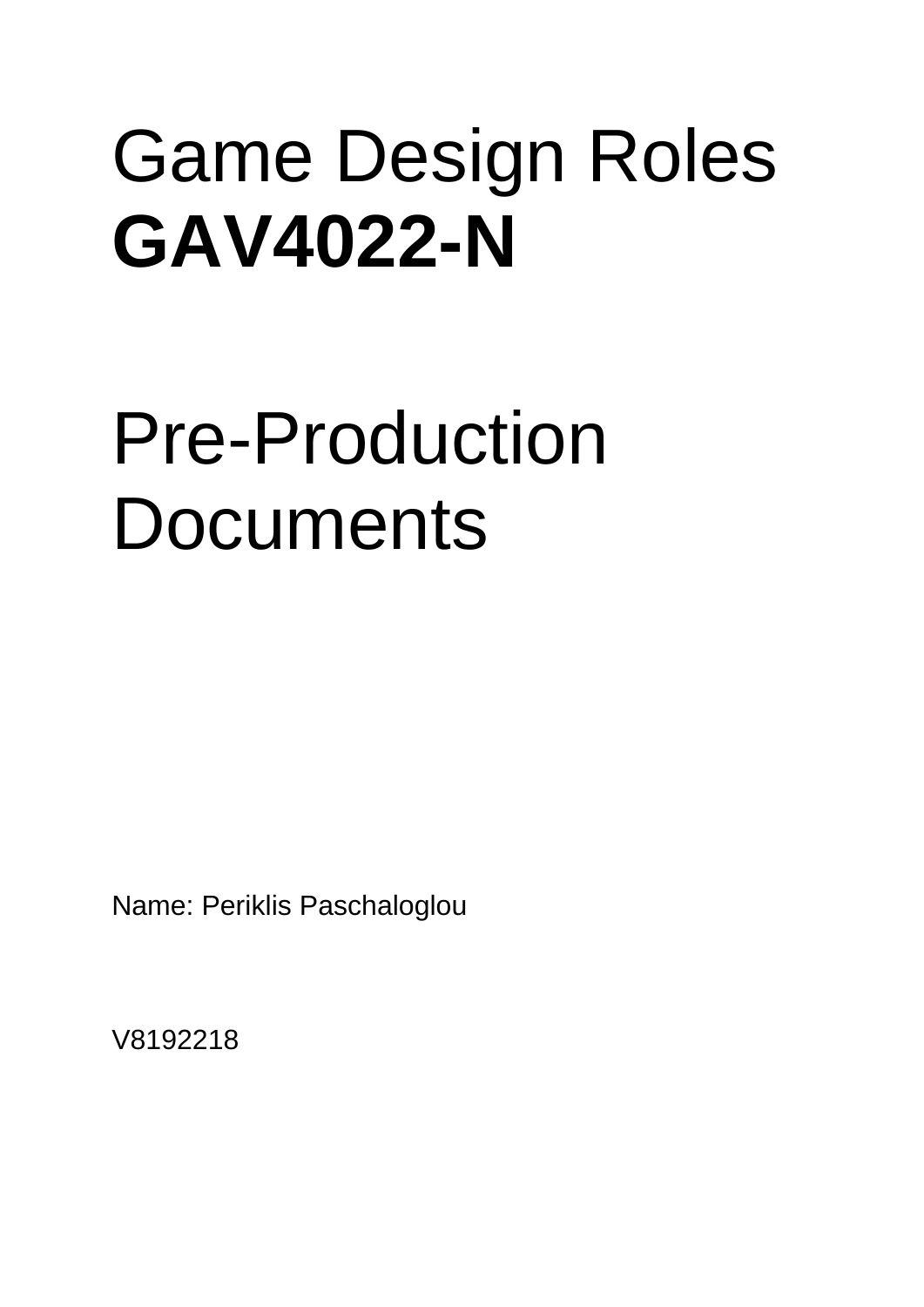# Contents

| 3. |  |  |
|----|--|--|
| 4. |  |  |
|    |  |  |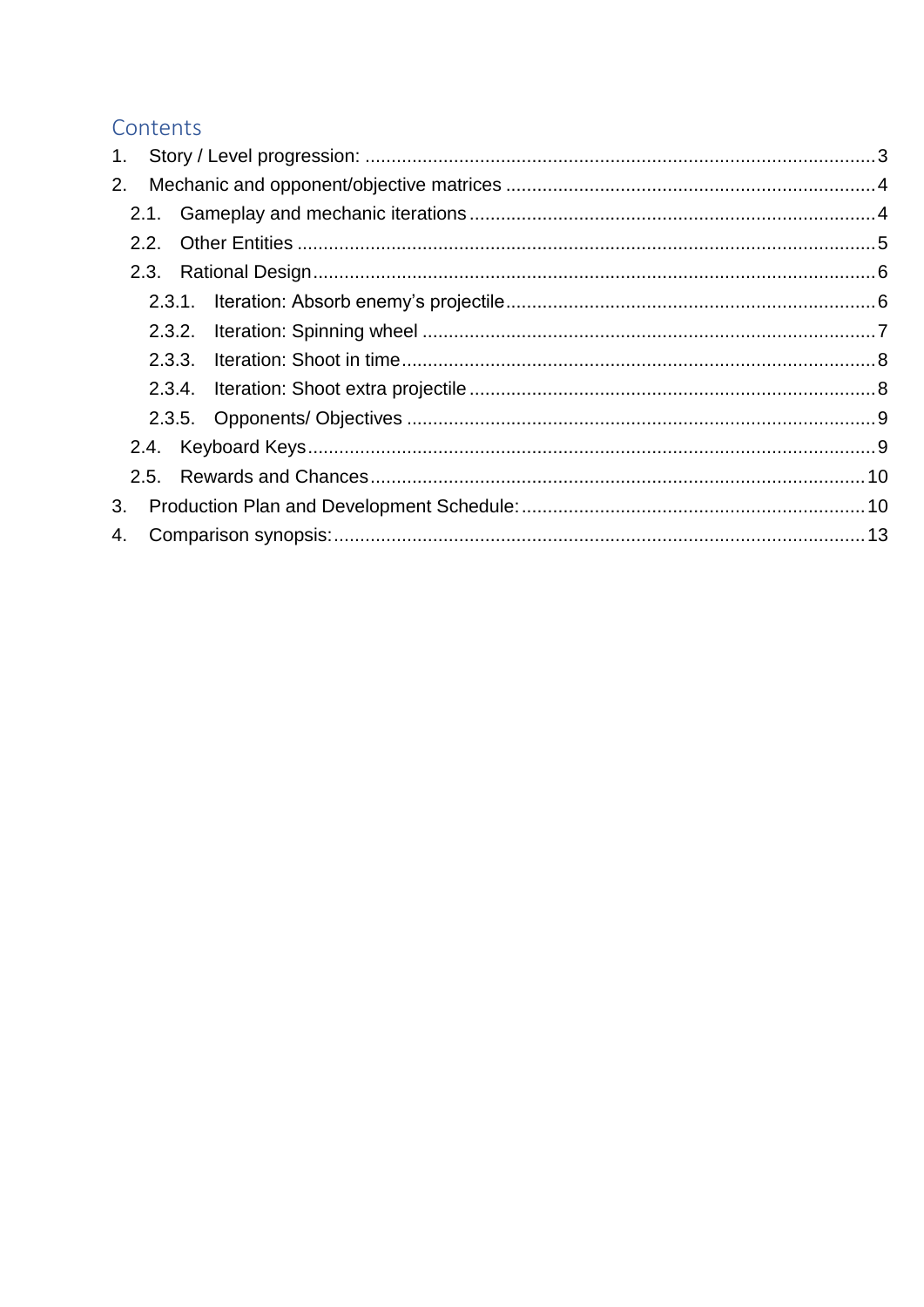## <span id="page-2-0"></span>**1. Story / Level progression:**

Year 2100. Alien forces are invading our space. Earth's technology is not yet advanced enough to defend itself with its own weapons. Instead, all countries around the world came together to build a strong spaceship that can absorb enemy's projectiles and repel them back. This is the only weapon available to humans. The closer the absorbed projectile to our spaceship the stronger the force repelled back to the enemies. But be careful. You can only absorb ONE projectile each time, so shoot back the one you have before trying to absorb a new one. As a talented pilot you are chosen to lead the operation "Peace in our time" successfully. Your mission is to strike back the enemies with their own projectiles while trying to avoid being hit.

Their space force is strong. Our radars detected a well-structured team of spacecrafts. They come in difference sizes and with different weapons. Be prepared. Some spacecrafts are small and some bigger. The enemy will not bother sending all their forces at once. Instead, the enemy will test your capabilities to protect the earth by sending spacecrafts to fight you, gradually. These waves of enemies will be more and more difficult. The bigger the size of the enemy the stronger and powerful he is. Destroy every wave of enemies' spacecrafts that will come towards you until you successfully destroy their master spacecraft.

When shooting, land the spinner on the green or the orange colour and shoot back to the enemies double or single power respectively. Be careful though, land the spinner on red and you will automatically hit yourself.

An orange spaceship will aid you with extra projectiles or even better shields for your spacecraft. You will have to take it down to earn any bonus. Absorb the enemy's projectile close enough to you and you will be firing an extra projectile towards the enemy. Our sensors can detect whether something vile or something good is approaching you. Your laser beam will turn red or green respectively.

You can be hit six times before your spaceship becomes destroyed and you die in the outer space having failed to save us.

You are the chosen one. Humanity relies on you. Protect the human race!!!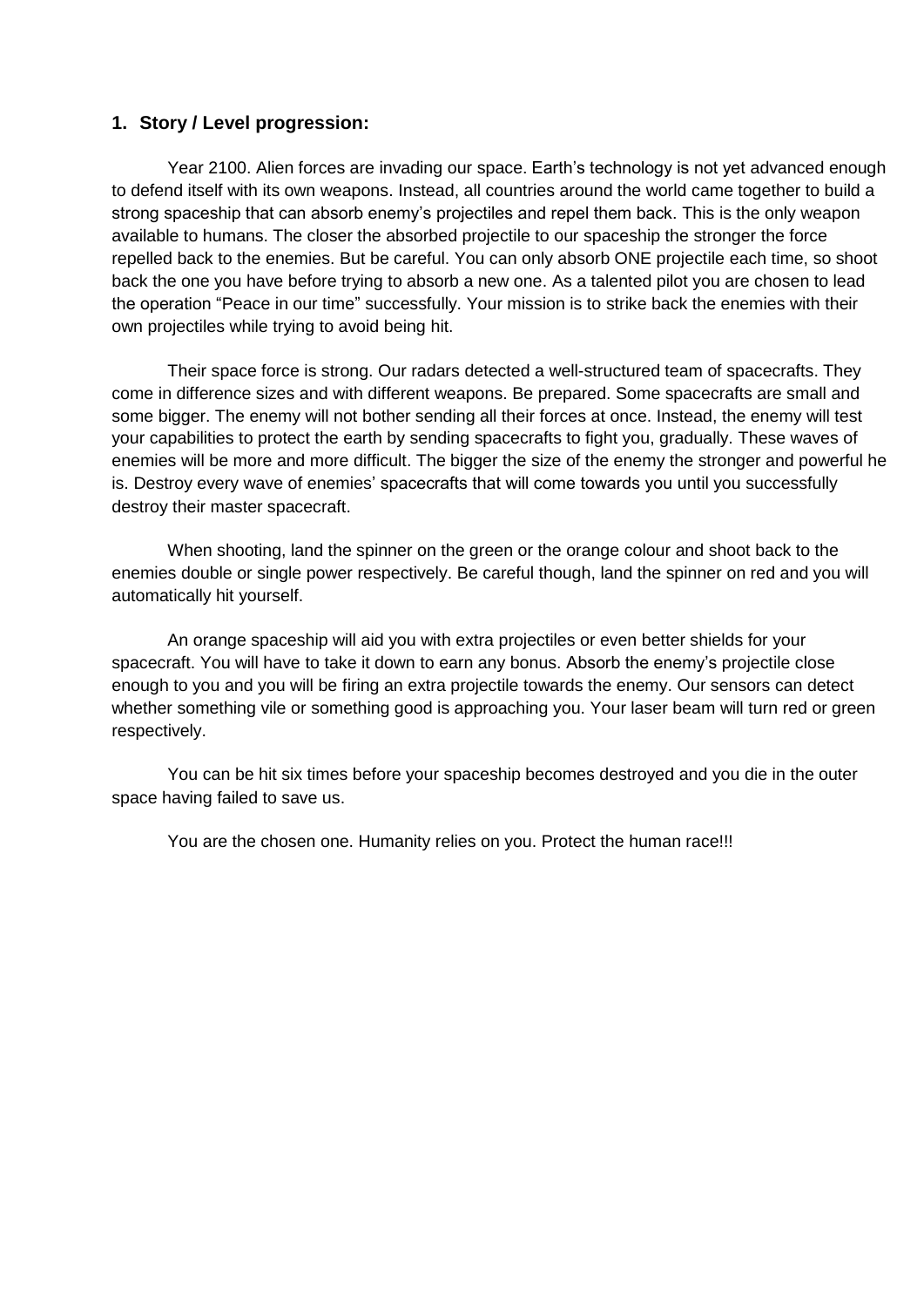# <span id="page-3-1"></span><span id="page-3-0"></span>**2. Mechanic and opponent/objective matrices** *2.1.Gameplay and mechanic iterations*

This game uses the "tap on time" mechanic. This means that you have to press a key at a specific time at a specific position at a certain speed. The mechanic iterations are as follows:

1. The player must press the ("Down Arrow" or "Space" or "S") key when he sees a red laser beam, in order to absorb the enemy's projectile. The projectile starts at 0 and can reach up to 100 (See Picture 1). The closer the projectile to the player the more damage the player will inflict. The player will use these damage points through the following iterations in order to shoot back to enemies.



*Picture 1: If player would press button now, he would gain 70 power*

2. When the player has absorbed the enemy's projectile, a spinning wheel starts to spin. When ("Up Arrow" or "Space" or "W") key is pressed, the wheel stops, and the player shoots automatically. The player must be at the correct position in order to successfully hit the enemy. If the arrow points at green, the absorbed projectile (from the  $1<sup>st</sup>$  iteration) doubles the damage and hits an enemy without missing ("guaranteed hit"). If the arrow lands on orange, there is no extra power gained (e.g. If absorbed power is 78 it will remain 78). If it lands on red, the player takes the damage, which translates into losing a life (see Picture 2).



*Picture 2: The wheels (top left & below player), both shows the same simultaneously.* 

*Choose to see whichever suits you.*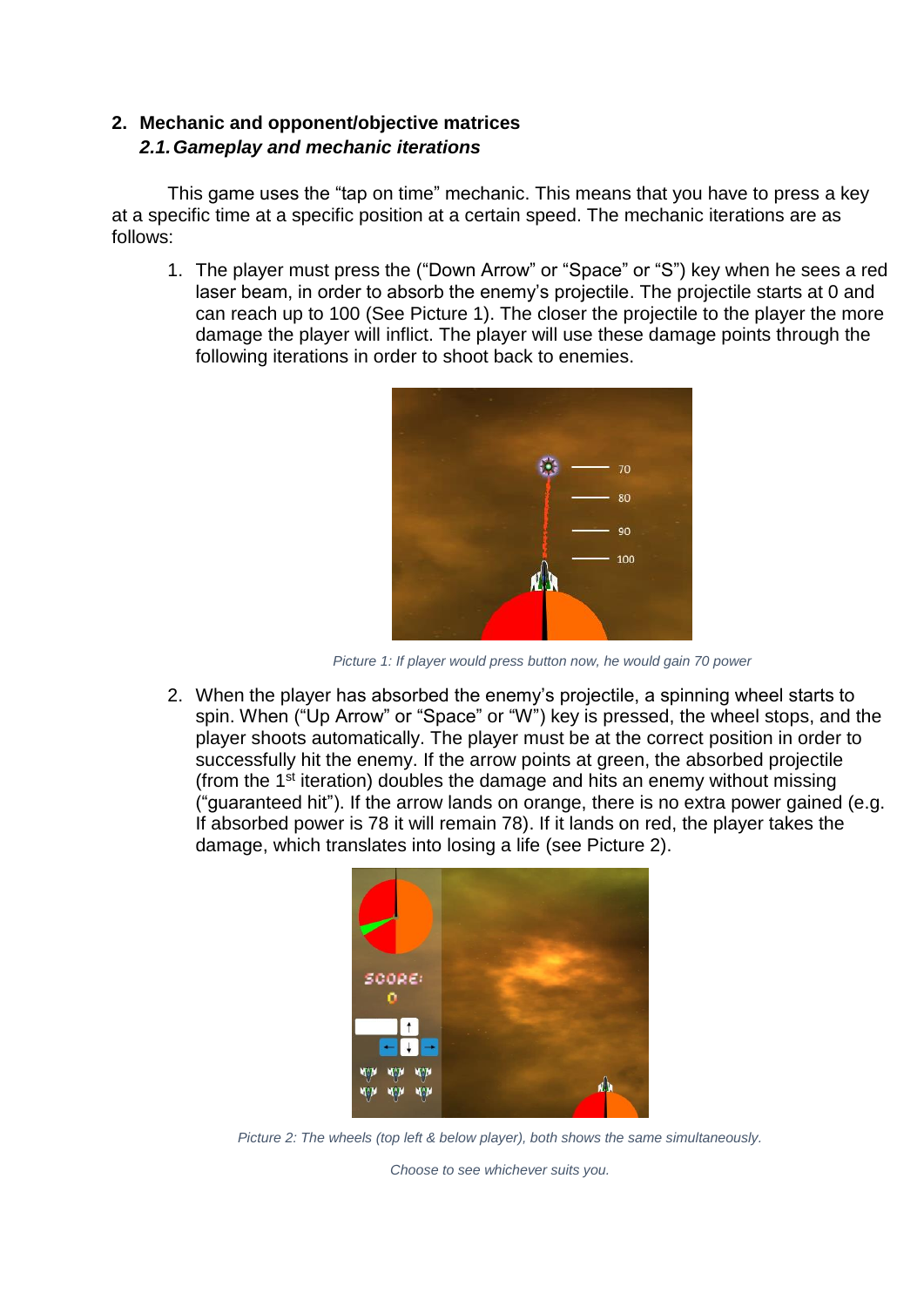3. If the power absorbed is 85+ (see Picture 1), the player will shoot an extra projectile ("guaranteed hit"). This happens after wave 3 "when" and "if" the player manages to earn a new "skin" (spaceship) from the helping spacecraft (see Picture 2).



*Picture 2: The helping spacecraft (orange/ top),* 

*when hit, gives you bonuses* 

4. In combination with the other iterations, the  $4<sup>th</sup>$  consists of the player's movement ("Left Arrow" & "Right Arrow" or "A" & "D") and his right position at the right time. Not only the right color on the wheel must be hit, the player must have the right position when he does so in order to hit an enemy otherwise his attack will miss.

# <span id="page-4-0"></span>*2.2.Other Entities*

As far all other entities are concerned, there are 5 different enemies, a spacecraft with bonuses, a clock that stops enemies, a side bar (spinning wheel, score counter, keys, lives). (See Picture 4).



*Picture 3: Top: Enemies easy to Boss (left to right) Bottom: Spacecraft with bonuses (left), clock (right)*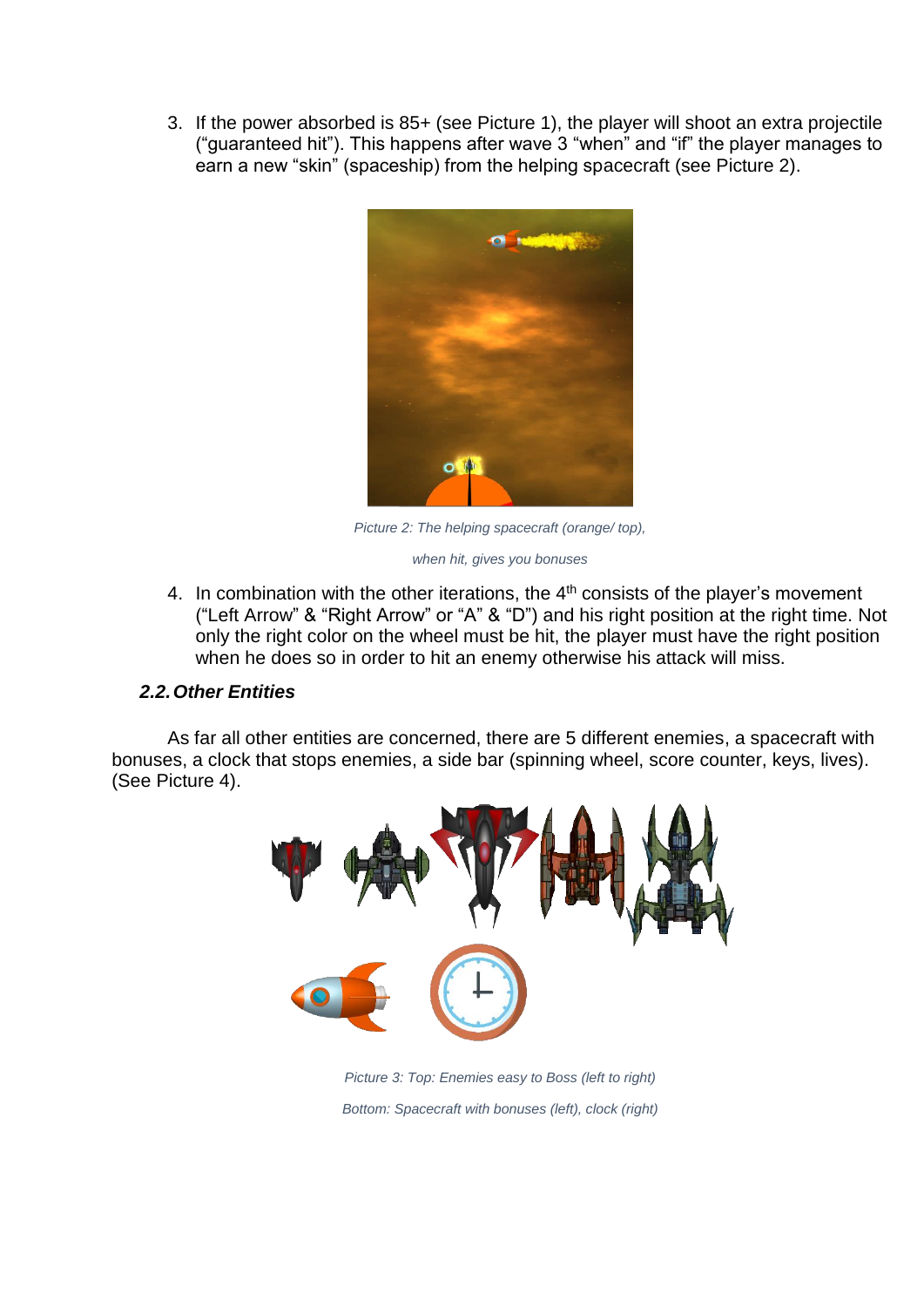The enemies appear gradually throughout the game and their difficulty increases too. Below is a table of the enemies that exist and at the table 2 is the order the enemies appear.

| <b>Enemies</b> | <b>Health</b> | <b>Speed</b> | <b>Projectile</b> | <b>Shooting</b> |
|----------------|---------------|--------------|-------------------|-----------------|
|                |               |              | <b>Speed</b>      | frequency (sec) |
| Easy           | 100           | 80           | 50                |                 |
| Normal         | 150           | 90           | 50                | 1.5             |
| Medium         | 200           | 90           | 50                |                 |
| Hard           | 250           | 100          | 80                | 0.75            |
| <b>Boss</b>    | 500           | 110          | 80                | 0.5             |

*Table 1: Enemies characteristics*

| <b>Waves</b> | <b>Enemies</b> | <b>Waves</b> | <b>Enemies</b> |
|--------------|----------------|--------------|----------------|
| Wave 1       |                | Wave 7       | <b>NNM</b>     |
| Wave 2       | EЕ             | Wave 8       | <b>NNMM</b>    |
| Wave 3       | EEE            | Wave 9       | <b>MMH</b>     |
| Wave 4       | EEE.           | Wave 10      | <b>MHH</b>     |
| Wave 5       | <b>EEEN</b>    | Wave 11      | HHH            |
| Wave 6       | <b>ENN</b>     | Wave 12      |                |

*Table 2: E= Easy, N= Normal, M= Medium, H= Hard, B= Boss*

The spacecraft with the bonuses, will reward the player with a better spaceship (skin) on waves (stages/ levels) 3, 6 and 9. If the "skins" are acquired, the player will gain the following:

- a. On wave 3 onwards, the player will do extra damage to an enemy if the projectile absorbed is more than 85.
- b. On wave 6 onwards, the player will be able to "freeze" the enemies with the clock for an additional 5 seconds. (+ a).
- c. On wave 9 onwards, the player's new spaceship will be able to destroy enemies' projectiles whenever they hit the small spaceship that orbits around him  $(+ a & b)$ .

## <span id="page-5-1"></span><span id="page-5-0"></span>*2.3.Rational Design*

#### *2.3.1. Iteration: Absorb enemy's projectile*

- 1. Goal of gameplay = Destroy all enemies
- 2. Mechanic = Press key on time (to power up your attacks)
- 3. Needed skills = Reflexes, Precision, Timing
- 4. Inputs = "Down Arrow", "S" or "Space"
- 5. Atomic Parameters = Accuracy, Window of opportunity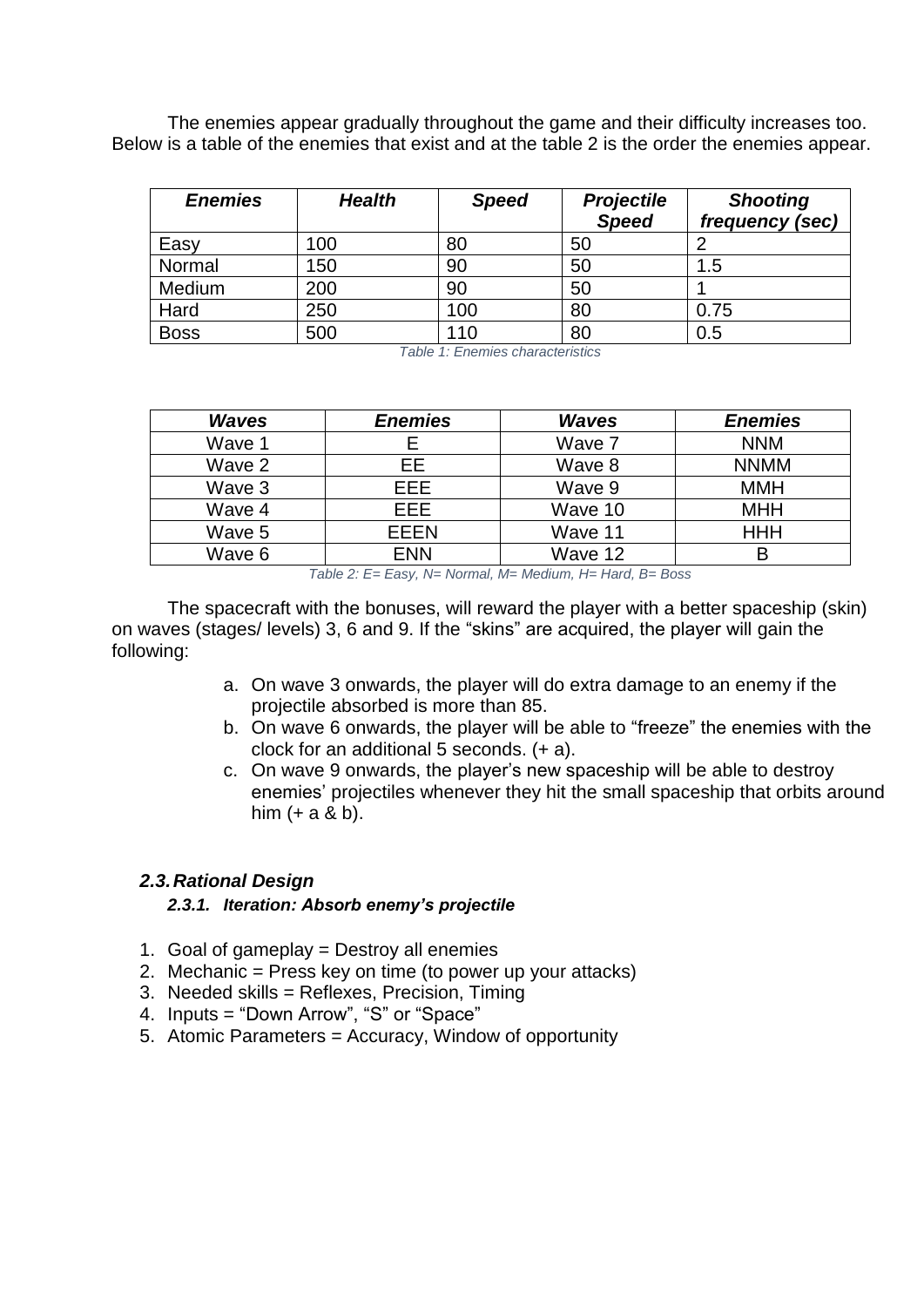| <b>Atomic</b><br><b>Parameters</b> | No case             | <b>Easy</b>                   | <b>Medium</b>              | <b>Hard</b>                   |  |
|------------------------------------|---------------------|-------------------------------|----------------------------|-------------------------------|--|
| Accuracy                           | No projectile       | Projectile<br>towards you     | Move to find<br>projectile | 2+ projectile<br>towards you  |  |
| Precision<br>(points earned)       | Failed to<br>absorb | Absorb when<br>projectile far | Projectile mid-<br>way     | Projectile<br>close to player |  |
| <b>WoO</b><br>(gameplay)           | No enemies          | Slow speed<br>projectile      | Medium                     | Fast                          |  |
| WoO (enemies<br>paused*)           | No clock is hit     | Paused for<br>long time       | For medium<br>time         | For little time               |  |

*\*When clock is hit (waves 1 – 5 => Clock = 5s, waves 6+ => Clock 10s)*

## 6. Level Design Patterns

- a. An easy precision with a WoO would be if the player hit the clock and enemies paused for 5 seconds and the player was below enemy to absorb his projectile.
- b. An easy precision with a non-WoO would be absorbing the projectile when it is far, and the enemy is moving fast.
- c. A single projectile with a slow or normal speed.

# *2.3.2. Iteration: Spinning wheel*

- <span id="page-6-0"></span>1. Goal of gameplay = Destroy all enemies
- 2. Mechanic = Press key on time (to stop the wheel and shoot automatically)
- 3. Needed skills = Reflexes, Precision, Timing
- 4. Inputs = "Up Arrow", "W" or "Space"
- 5. Atomic Parameters = Accuracy, Window of opportunity, predictability

| <b>Atomic</b><br><b>Parameters</b> | No case   | <b>Easy</b>                 | <b>Medium</b> | <b>Hard</b>             |
|------------------------------------|-----------|-----------------------------|---------------|-------------------------|
| Accuracy                           | No ammo   | Choose to hit<br>the orange |               | Hit green               |
| WoO (points<br>earned)             | No ammo   | Orange<br>(absorbed * 1)    |               | Green<br>(absorbed * 2) |
| WoO (shoot                         | No ammo   | Hit orange & be             | Orange &      | Green                   |
| enemies)                           |           | under enemy                 | follow enemy  | (guaranteed hit)        |
| Predictability                     | No change | Repeating                   | Repeating     | Random colors           |
| (spinning                          |           | pattern & same              | pattern &     | & spinning (left/       |
| wheel)                             |           | colors                      | mixed colors  | right)                  |

- 6. Level Design Patterns
	- a. A repeating pattern with the same color on the spinning wheel accompanied by hitting the orange (which is the bigger size)
	- b. Alternative same pattern of colors and hitting the green
	- c. Hitting green for double points and "guaranteed" hit with same color pattern on the spinning wheel.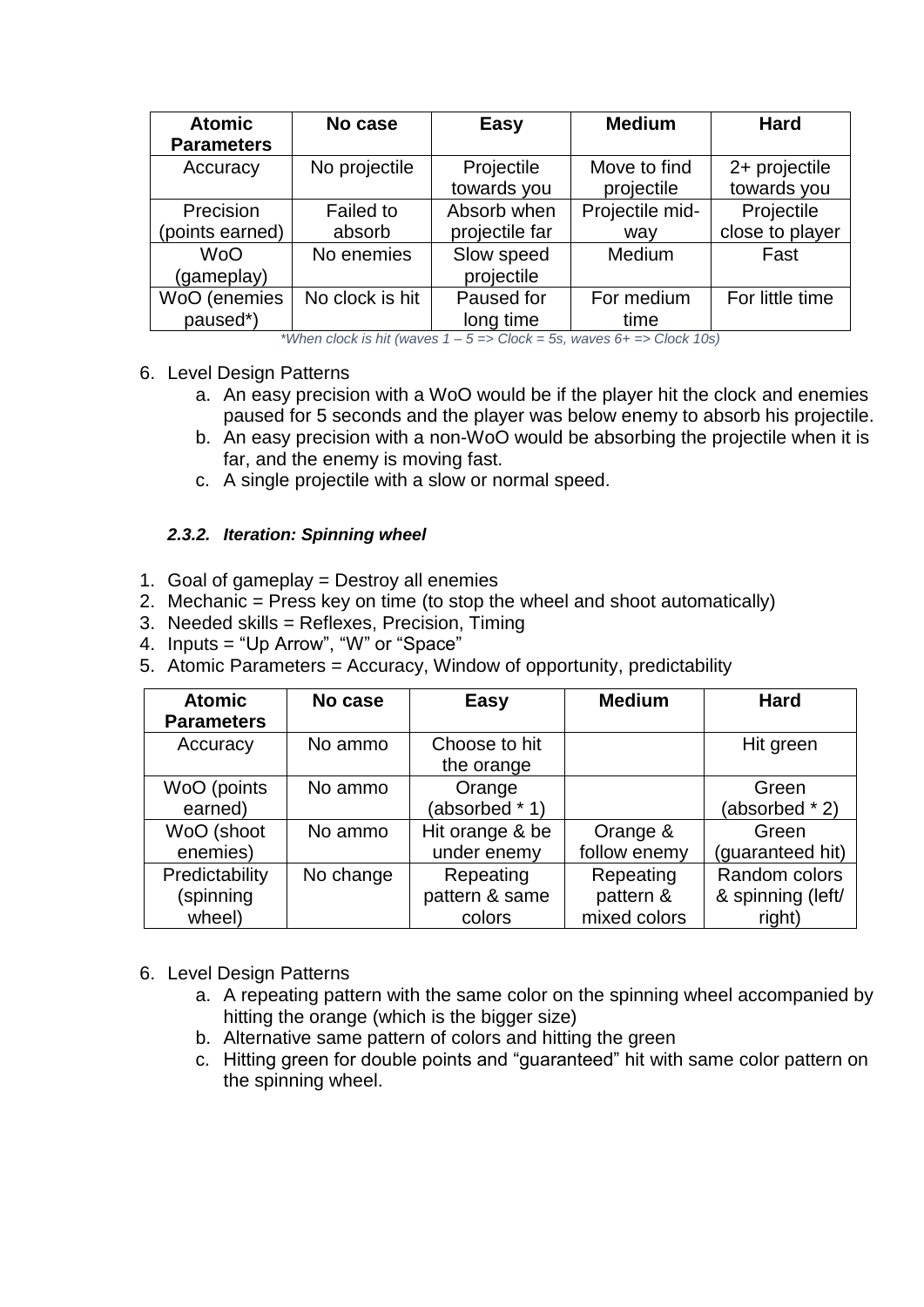#### *2.3.3. Iteration: Shoot in time*

- <span id="page-7-0"></span>1. Goal of gameplay = Destroy all enemies
- 2. Mechanic = Press key on time (to shoot while moving, 2.3.2 combination)
- 3. Needed skills = Reflexes, Precision, Timing
- 4. Inputs = "Up Arrow", "W" or "Space"
- 5. Atomic Parameters = Accuracy, Window of opportunity, Predictability

| <b>Atomic</b>     | No case | <b>Easy</b>   | <b>Medium</b> | <b>Hard</b>         |
|-------------------|---------|---------------|---------------|---------------------|
| <b>Parameters</b> |         |               |               |                     |
| Accuracy          | Ammo    | Orange & big  | Orange &      | Green & any         |
| (wheel &          | missed  | size enemy    | medium size   | size enemy*         |
| enemy)            |         |               | enemy         |                     |
| Predictability    |         | Enemy moving  | Moving left/  | Random              |
| (enemy            |         | left or right | right and     | movement            |
| position)         |         |               | up/down       |                     |
| WoO (shoot        |         | Enemies       | Slow enemies  | <b>Fast enemies</b> |
| enemies)          |         | paused        |               |                     |

*\*because green is a guaranteed hit but small size*

- 6. Level Design Patterns
	- a. Easy accuracy with orange and bigger enemies who are paused.
	- b. Orange and only left or right movement
	- c. Orange and random movement
	- d. Orange and slow enemies

#### *2.3.4. Iteration: Shoot extra projectile*

- <span id="page-7-1"></span>1. Goal of gameplay = Destroy all enemies
- 2. Mechanic = Press key on time (to shoot an extra "guaranteed" projectile)
- 3. Needed skills = Reflexes, Precision, Timing
- 4. Inputs = "Up Arrow", "W" or "Space"
- 5. Atomic Parameters = Accuracy, Precision, Window of opportunity, Predictability

| <b>Atomic</b><br><b>Parameters</b> | No case       | <b>Easy</b>              | <b>Medium</b> | <b>Hard</b>              |
|------------------------------------|---------------|--------------------------|---------------|--------------------------|
| Accuracy<br>(absorbing)            | No projectile | Projectile slow<br>speed | Medium speed  | Normal/fast<br>speed     |
| Precision<br>(absorbing)           | No projectile |                          |               | Very close to<br>player* |

*\* because only when it is very close to the player you gain an extra projectile*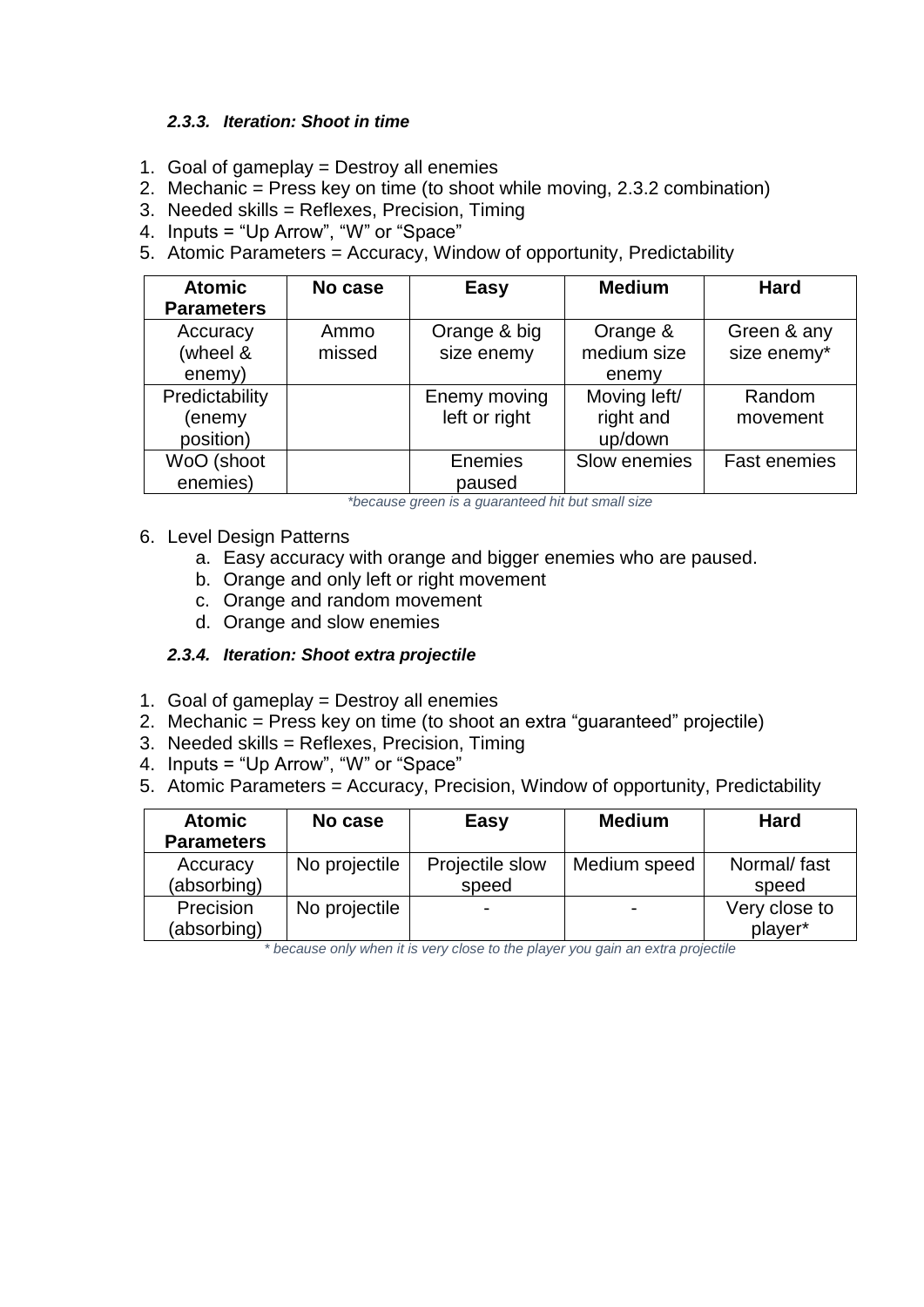### *2.3.5. Opponents/ Objectives*

<span id="page-8-0"></span>

| <b>Atomic</b><br><b>Parameters</b>      | No case | <b>Easy</b>                               | <b>Medium</b>                           | <b>Hard</b>                            |  |
|-----------------------------------------|---------|-------------------------------------------|-----------------------------------------|----------------------------------------|--|
| Accuracy<br>(enemies)                   |         | <b>Big sized</b>                          | Medium sized                            | Small sized                            |  |
| <b>Measurements</b><br>(enemies)        |         | 80% screen size                           | 45% - 55%                               | 15% - 20%                              |  |
| Shooting<br>Frequency<br>(enemies)      |         | Shot / 2 sec                              | Shot / 1 sec                            | Shot $/$ 0.5 sec                       |  |
| Speed<br>(enemies)                      |         | Slow                                      | Normal                                  | Fast                                   |  |
| Shooting/<br>Moving<br>Anticipation*    |         | Full life & easy<br>or normal<br>enemy    | Little life &<br>medium<br>enemy        | Little life & hard<br>or boss enemy    |  |
| Predictability<br>(orange<br>spaceship) |         | Appear every 15<br>sec & same<br>position | Every 15 sec<br>& different<br>position | Random<br>seconds &<br>random position |  |

*\*because when medium, hard and boss enemies have little life they move and shoot faster*

Level Design Patterns

- a. Slow speed enemies and 2 sec shooting frequency.
- b. Slow enemies and faster shooting frequency.
- c. Slow enemies and big sized.
- d. Slow enemies and small size.
- e. Little life enemy and late shooting frequency.
- f. Little life enemy and 0.5 sec shooting frequency.

## <span id="page-8-1"></span>*2.4.Keyboard Keys*

In order to not overwhelm the player with many keys, there was a continuous change of keyboard till the finished product. That's why those keys were selected (game is possible even with one hand):

- Left/Right Arrows (or A/D): Movement
- Down Arrow (or S): Absorb
- Up Arrow (or W): Shoot

If someone wants to, he can also use Space for Absorb and Shoot. The keys are also visible during gameplay on the left sidebar. Each key in the sidebar with change colour if you have to press it.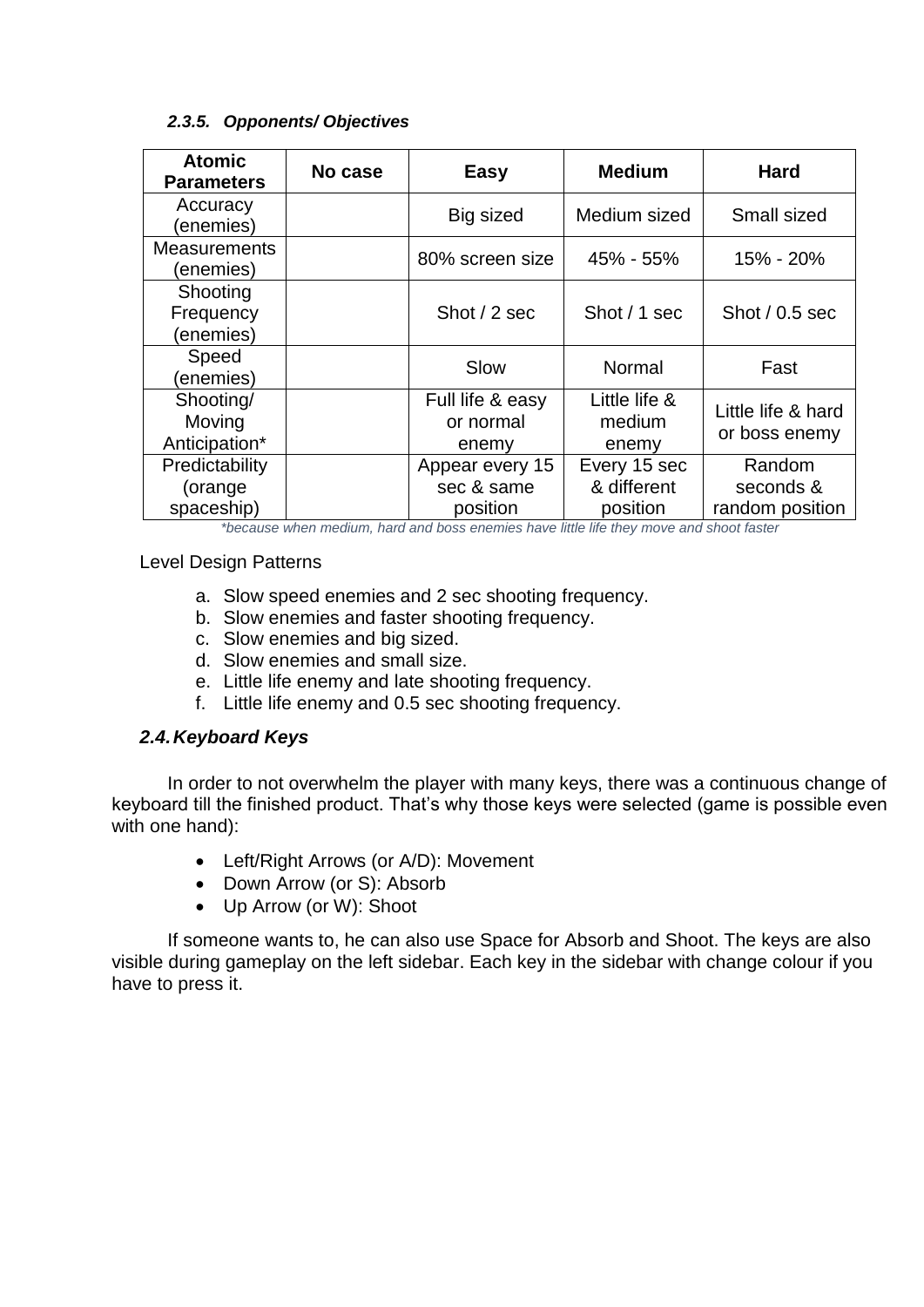#### <span id="page-9-0"></span>*2.5.Rewards and Chances*

There is "mixed" reward schedule in the game. There is a fixed reward, where the orange spaceship appears every 15 seconds and you gain bonus and points by shooting it. There is variable ratio reward, where the spaceship orbiting around player, is striking a random enemy when 85+ absorbed power achieved.

The game is a chained schedule reward because the player has to kill all the enemies in the wave in order to fight more enemies till the last one. Lastly, punishment can be seen in the game when the player's arrow in the spinning wheel points at red or when he is touched by enemy's projectile. In both ways, the player loses a life immediately.

Finally, randomness is part of the code to make the game more interesting in situations like whether the enemy will move up or down, left or right. Another example is whether the spinning wheel will spin clockwise or counter clockwise, or which enemy will be hit with "bonus" projectiles.

## <span id="page-9-1"></span>**3. Production Plan and Development Schedule:**

The flowchart below (Chart 1) shows the necessary steps from the beginning till the end of the game and on the table below is the development schedule. It starts with brainstorming ideas in order to find which mechanic will be used for three iterations. In this case, 'press a key on time' (fast and in position). For this project, "Space invaders" the arcade game will be used, and the mechanic will be implemented on top of that.

The most essential components in the game are the ones that show the mechanic. The player's laser beam that shows that he is ready to absorb the enemy's projectile and the power gained is determined on the distance of the enemy's projectile from the player (smaller distance, more power). On top of that, when "risk it all", player can earn an extra shot by choosing to absorb the projectile when it is really close to him. Moreover, the spinning wheel is crucial component too because it determines whether the player will double, single or get the hit.

During the creation process, a problem that may occur is getting the right colour from the spinning wheel since it is moving fast enough for the trigger to miss detection. Another problem may be the physics needed for enemy's projectile when falling or some player's projectiles that need to fire back quickly or even have a "guaranteed" hit that will follow the enemy till it hits him. In addition, the use of particles effects can be a problem since I have little knowledge on them. Finally, a "difficulty" problem may occur if player and enemies are treated differently in ways that enemies grow stronger, but player does not.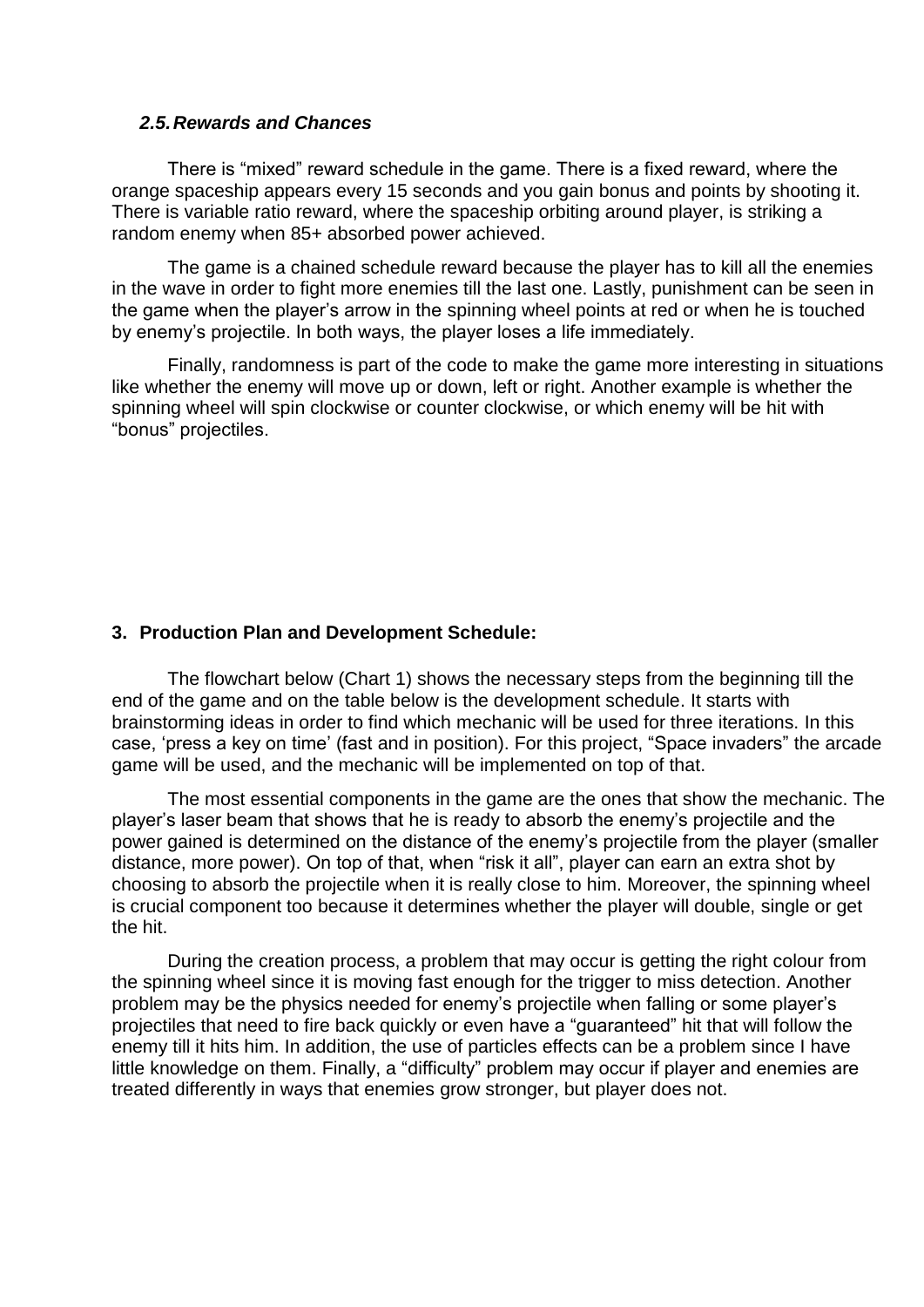

*Chart 1: Project Flowchart*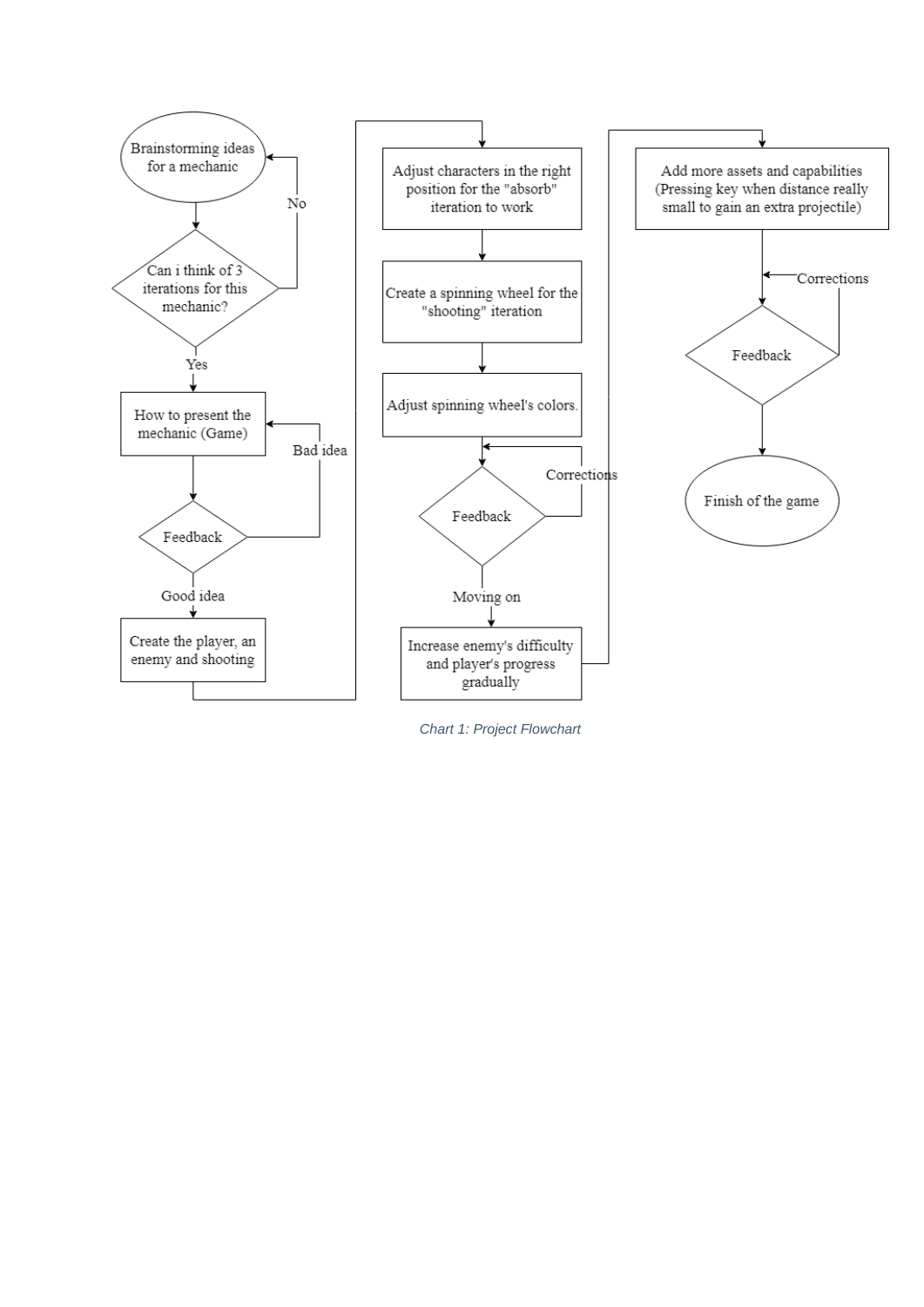|                                 | February |        | March  |        |        | April  |        |        |        |         |
|---------------------------------|----------|--------|--------|--------|--------|--------|--------|--------|--------|---------|
|                                 | Week 1   | Week 2 | Week 3 | Week 4 | Week 5 | Week 6 | Week 7 | Week 8 | Week 9 | Week 10 |
| Brainstorm                      |          |        |        |        |        |        |        |        |        |         |
| <b>Find Assets</b>              |          |        |        |        |        |        |        |        |        |         |
| Player movement                 |          |        |        |        |        |        |        |        |        |         |
| Enemy movement                  |          |        |        |        |        |        |        |        |        |         |
| Enemy shooting                  |          |        |        |        |        |        |        |        |        |         |
| Player absorb                   |          |        |        |        |        |        |        |        |        |         |
| Distance calculation            |          |        |        |        |        |        |        |        |        |         |
| Player shoot                    |          |        |        |        |        |        |        |        |        |         |
| Spinning wheel creation         |          |        |        |        |        |        |        |        |        |         |
| Color adjustment                |          |        |        |        |        |        |        |        |        |         |
| Event to green color            |          |        |        |        |        |        |        |        |        |         |
| Event to red color              |          |        |        |        |        |        |        |        |        |         |
| Event to orange color           |          |        |        |        |        |        |        |        |        |         |
| Distance + Wheel connection     |          |        |        |        |        |        |        |        |        |         |
| Add score in UI                 |          |        |        |        |        |        |        |        |        |         |
| Add lives in UI                 |          |        |        |        |        |        |        |        |        |         |
| Enemy charging effect           |          |        |        |        |        |        |        |        |        |         |
| Player projectiles effect       |          |        |        |        |        |        |        |        |        |         |
| Laser effect for absorb         |          |        |        |        |        |        |        |        |        |         |
| Create more players             |          |        |        |        |        |        |        |        |        |         |
| Effects for losing life         |          |        |        |        |        |        |        |        |        |         |
| Effects for gaining life        |          |        |        |        |        |        |        |        |        |         |
| <b>Efffects for destruction</b> |          |        |        |        |        |        |        |        |        |         |
| Dissamantle all characters      |          |        |        |        |        |        |        |        |        |         |
| Part lost when life low         |          |        |        |        |        |        |        |        |        |         |
| Add enemies gradually           |          |        |        |        |        |        |        |        |        |         |
| Add bonuses                     |          |        |        |        |        |        |        |        |        |         |
| Project spinning wheel below    |          |        |        |        |        |        |        |        |        |         |
| player                          |          |        |        |        |        |        |        |        |        |         |
| Create Main menu                |          |        |        |        |        |        |        |        |        |         |
| Create win scene                |          |        |        |        |        |        |        |        |        |         |
| Create lose scene               |          |        |        |        |        |        |        |        |        |         |
| Create splash screen            |          |        |        |        |        |        |        |        |        |         |
| Change keyboard inputs          |          |        |        |        |        |        |        |        |        |         |
| Playtesting                     |          |        |        |        |        |        |        |        |        |         |
| Peer Feedback                   |          |        |        |        |        |        |        |        |        |         |
| Corrections                     |          |        |        |        |        |        |        |        |        |         |
| <b>Finished Product</b>         |          |        |        |        |        |        |        |        |        |         |